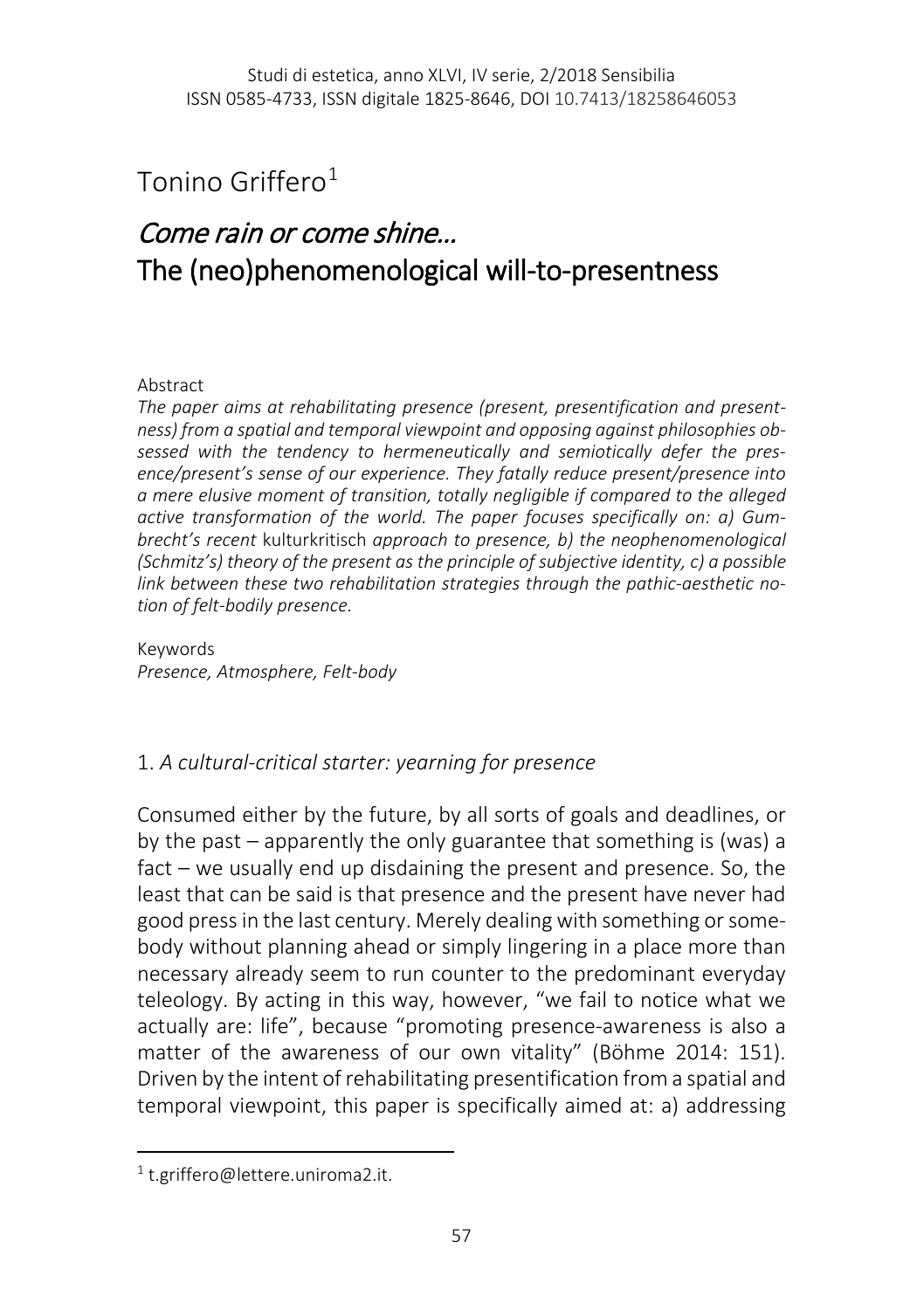Gumbrecht's recent *kulturkritisch* approach to presence, b) defending the neophenomenological (Schmitz's) theory of the present as the principle of subjective identity, c) lastly providing a link between these two rehabilitation strategies through the pathic-aesthetic notion of felt-bodily presence<sup>2</sup>. Although there are other possible approaches to presentness, I shall limit myself here to ask what kind of new understanding about felt-bodily presence/present can be gained through combining Gumbrecht's approach to presence with Schmitz's ideas about the present.

Today some see the revaluation of presence as a real paradigm shift. Although I am increasingly allergic to the serial production or even deluge of *soi-disant* new paradigms that appeared in the Humanities over the seventies and eighties, whose outcome has paradoxically been a pseudo-obligation of permanent criticism at best and a relativistic *horror vacui* at worst, I nevertheless must admit that the so-called "affective turn" undoubtedly seems to imply a new way of understanding presence. The present has long been underestimated in the modern era, first of all because of the time deferral implied on the one hand by the Being-prophecy underlying utopian-eschatological thought, to which present is nothing but a painful long wait for the Totally Other, and on the other hand by the contrapresent antiquarian nostalgia for what would seem to precede an irreversible time of decline. This underestimation, though, also depends on the more recent (from Kant onwards) social, cultural or interpretivist constructivism, according to which presence, understood as an appearance that seems to satisfy only a naive conscience, would be nothing but the very complicated and incomplete outcome of a necessarily mediated (and today digitized) access to the world.

If we broaden our view, it may also be argued that this underestimation of presence is the inevitable result of today's increasing pressure towards coolness as a modern form of detachment from everything. According to Peter Sloterdijk, for example, modern cynical knowledge expresses itself in a "crooked smile" reflecting a metaphysical dualism (essence/appearance, inner/outer, etc.), in a gaze that "transfixes things it does not penetrate and to which it does not really grant existence. [It] lets things know that they do not exist as real objects for it, but only as phenomena and information […] as if they al-

<span id="page-1-0"></span><sup>&</sup>lt;sup>2</sup> For the project of a pathic aesthetics see Griffero (2016a, 2017a: VII-XXII, 2017b).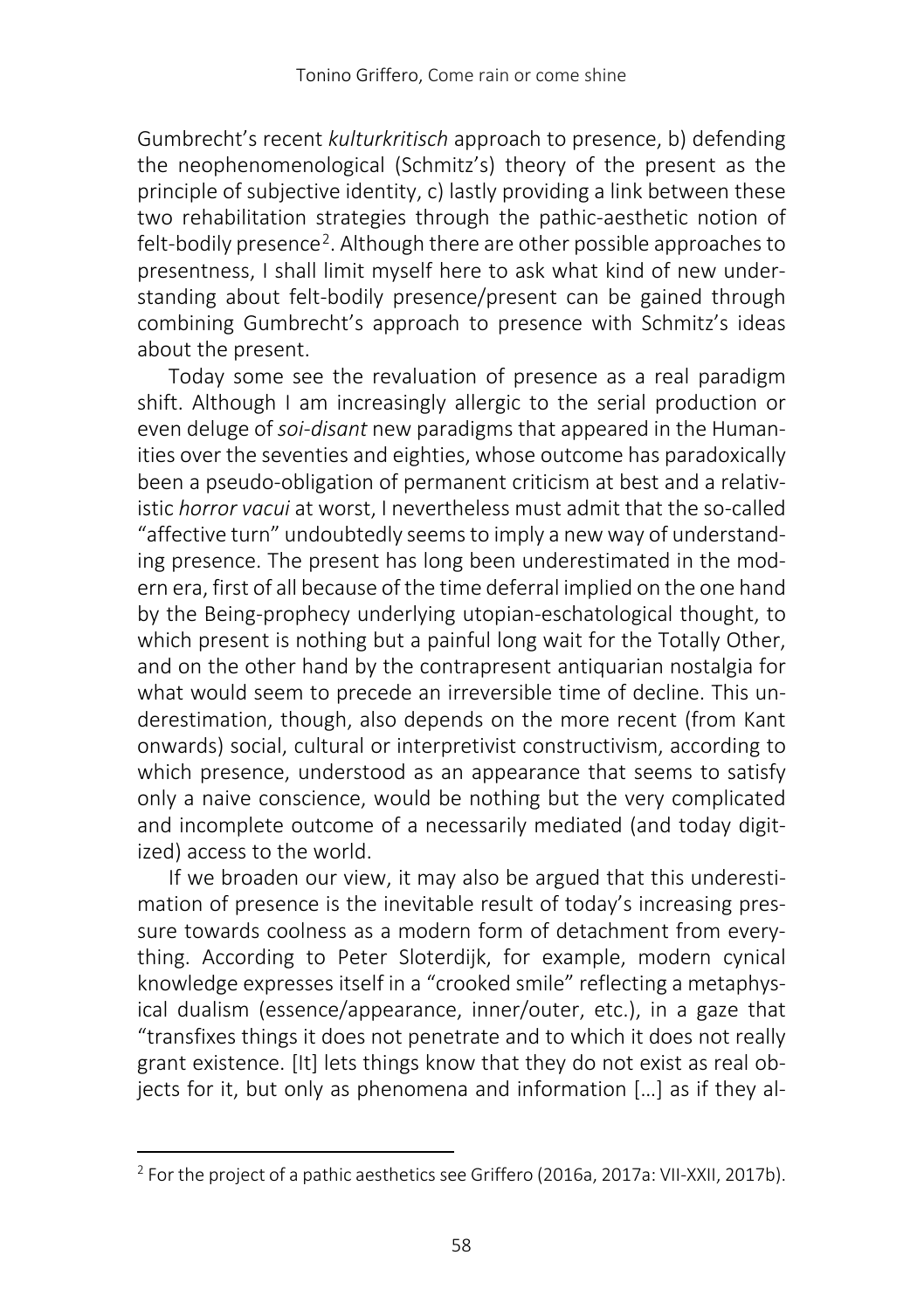ready belonged to the past" (Sloterdijk 1987: 146). Still, even the cynical intellectual is nonetheless surprised and "offended that the things return this gaze" (Sloterdijk 1987: 146). Things cannot therefore be easily dismissed and this very "nuisance" proves he is still emotional at some level (a robot in fact does not give a damn about anything!) and in some way involved in something present. Hermann Schmitz's new phenomenological interpretation of Modernity as the age of ironism, characterized by the capacity to freely withdraw (today technologically as well) from all points of view and therefore also to embrace them  $all<sup>3</sup>$ , seems at least partially disproven by too many ideological and emotionally contagious dreams of the last century, which was all but free of affective involvements.

This rehabilitation of presence/present, however, does not wish to delete the past, as a large part of today's naive technological optimism does, or to reduce it to its traces, as Derrida claims. His idea that events are nothing but their traces always reminds me (half-jokingly) of a bad tourist's choice to visit a place not to experience its presence but to anxiously produce the traces (photos, selfies) that can prove that he has been there. Nor does one intend, on the other hand, to distrust the future as such, as Ludwig Klages claims on behalf of the eros of distance. However, it would be healthy for us to try to think like him, going against common sense understood as a phenomenon following the Promethean ideal, that only past and present truly exist and constitute real time. While the past, in fact, was something undoubtedly real, the future (the "time-to-come") is nothing but a thought  $-$  it's only what might not happen -, showing itself as a void, as a mere chimera of deluded minds. For this reason "the 'eschatologies' and the 'apocalypses' [would be] the most terrible expression of the madness called 'history'" (Klages 1991: 435).

Now, this approach is certainly metaphysically much less ambitious. One would just point out that the question of presence/present is something "that, only a few years ago, must have looked so utterly naive that nobody dared to ask it" (Gumbrecht 2014: 8). The modern and almost ubiquitous success of the hermeneutic *Weltanschauung*, obliging one to interpret every kind of experience and thus to unavoidably defer the presence/present's sense, thus made a fatal deal with historicist radicalism aimed at the questioning of objectivity and the degradation of present/presence into a mere elusive moment of transition,

<span id="page-2-0"></span> <sup>3</sup> See Schmitz (2009: 26-7 and 2010: 111-26).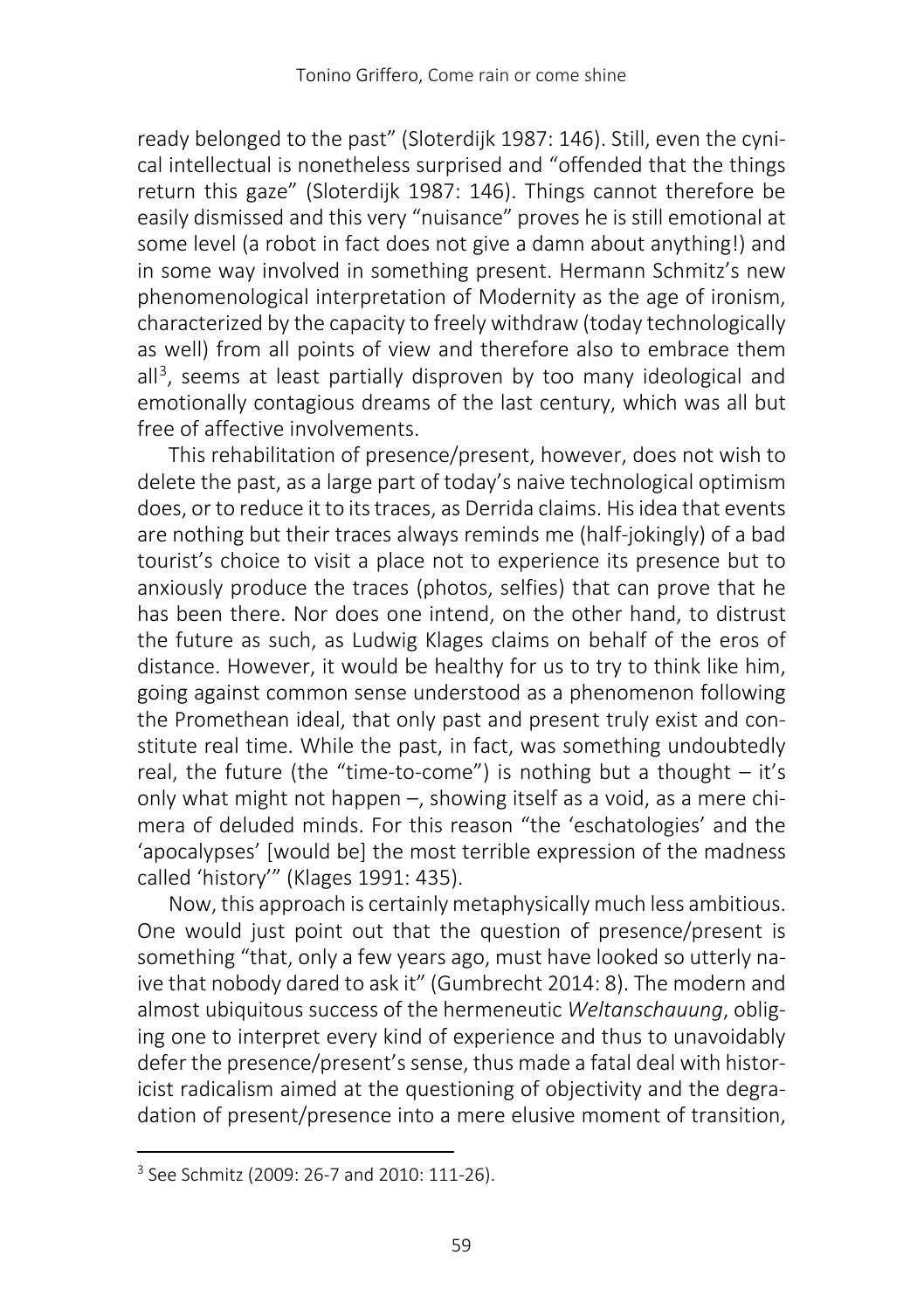totally negligible if compared to the alleged active transformation of the world.

According to Hans Ulrich Gumbrecht, presence reminds us that "things inevitably stand at a distance from or in proximity to our bodies; whether they 'touch' us directly or not, they have substance" (Gumbrecht 2014: IX). It means that now we should reject all the nec-essary assumptions of the so-called meaning culture<sup>[4](#page-3-0)</sup>. Let's begin a) with the observer's ex-centric role: concerned with finding the appropriate distance in relation to a world thus understood as a mere world of objects, this role in fact necessarily led to subject/object dualism. Moreover, b) the subject moved away from medieval thought, found Descartes' dualism and especially the protestant only symbolic interpretation of many Christian theologems, so that Christ's body and blood became only "meanings", something that just "stands for". This transformation of the mass into a mere commemoration of the past also helped the transformation of the subject into an unbodied and genderless subject, which as a counterpart to the physical world appeared as the only producer of all acceptable knowledge about the world. In this process c) the distinction between material surface and deeper meanings – in its many variants, including the Heideggerian distinction between Being and what is "present-at-hand" or "ready-tohand" – increasingly appeared to be something natural, so that the truth necessarily was identified with something behind the surface (or the signifier), beneath a "body" whose hidden truths and thoughts would be "expressed" only in an imperfect way. Lastly e) the subject, thus become disembodied and spiritual, seemed to realize itself if, and only if, it was constantly motivated by a drive towards change and transformation of what is "only" present (which can be therefore underestimated).

However, it is too naive to believe that this list of charges can easily defeat the modern hermeneutic matter of faith (the unbridgeable gap between the surface of things and their conceptual depth) and replace it with "a cosmology of which humans consider themselves to be part" (Gumbrecht 2003: 83). Since the "desire for 'full presence'", after all, "is a desire without the possibility of fulfillment" (Gumbrecht 2014: 4-

<span id="page-3-0"></span> <sup>4</sup> See Gumbrecht (2011; 2012a: 190-209, 244-5).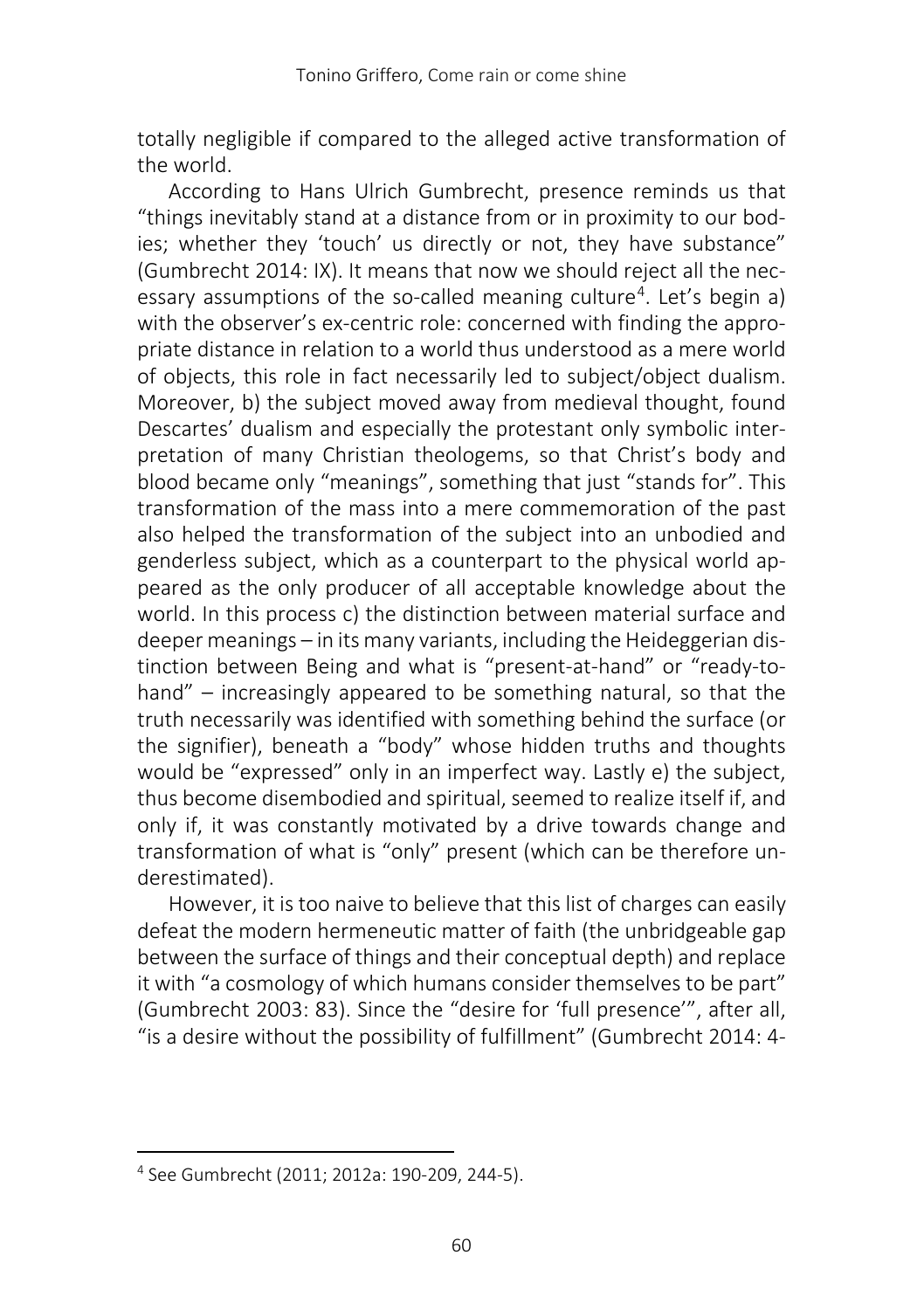$5$ <sup>5</sup>, it is better to think of the everyday situation rather as the "productive tension" and oscillation between "presence effects and meaning effects" (Gumbrecht 2003: 107). This very restriction urges us not to understand the felt-bodily communication between perceiver and world (better things and quasi-things) or Gumbrecht's being "in sync with the things of the world" (Gumbrecht 2003: 117) too univocally, both in a Heideggerian (as unconcealment of Being) and in a ritualistic<sup>[6](#page-4-1)</sup> or even eucharistic sense<sup>7</sup>. What's clear, though, is that the specific mission of aesthetics is for me to go against this meaning culture, based on a subject/object dualism, a preconception of the invisible depth as the final truth, the removal of sensible perception and the body (especially the lived one), and the so-called psychological-reductionist-introjectionist paradigm. From its modern origin, aesthetics in fact has not only questioned the concepts (even more so if clear and distinct) but has especially highlighted the sensible particular on which we should linger for a while<sup>8</sup>, thus fulfilling "an enhanced need – and an increased desire – for encounters with presence" (Gumbrecht 2012b: 7).

In short, the present seems to be felt no longer as an intolerable Procrustean bed and thus presence, a real blind spot for our Cartesian and meaning culture, asserts its rights again. Paradoxically, the present claims to lifewordly become (more) present again, thus abandoning the (especially modern secularized) perfectibilism. Nor is it by chance that our present no longer seems able to "secrete" future expectations. Indeed, the current crisis of (spatial, economic, etc.) expansion expectancy and the resulting threatening scenarios necessarily challenge any trivial teleologism and justify, if not our squeezing into the present, at least a different chronotope. This is based on the "replacement of the *only telos* by *many short term ends*, perhaps on the substitution of the idea of 'perfectibility' by that of *mankind's preservation*; maybe replacing *spiritual man* (called to improvement) by *physical man* (interested in his own preservation)" (Gumbrecht 2012b: 24).

<span id="page-4-0"></span><sup>&</sup>lt;sup>5</sup> But "it is better to suffer from an unfulfilled desire than to lose desire altogether" (Gumbrecht 2014: 9).

<span id="page-4-1"></span><sup>&</sup>lt;sup>6</sup> Rituals are "attempts to correspond to cosmological frames" (Gumbrecht 2014: 3).

<span id="page-4-2"></span><sup>7</sup> See Gumbrecht (2012b: 218).

<span id="page-4-3"></span><sup>8</sup> "Aesthetic intuition is a radical form of staying in the here and now" (Seel 2003: 62).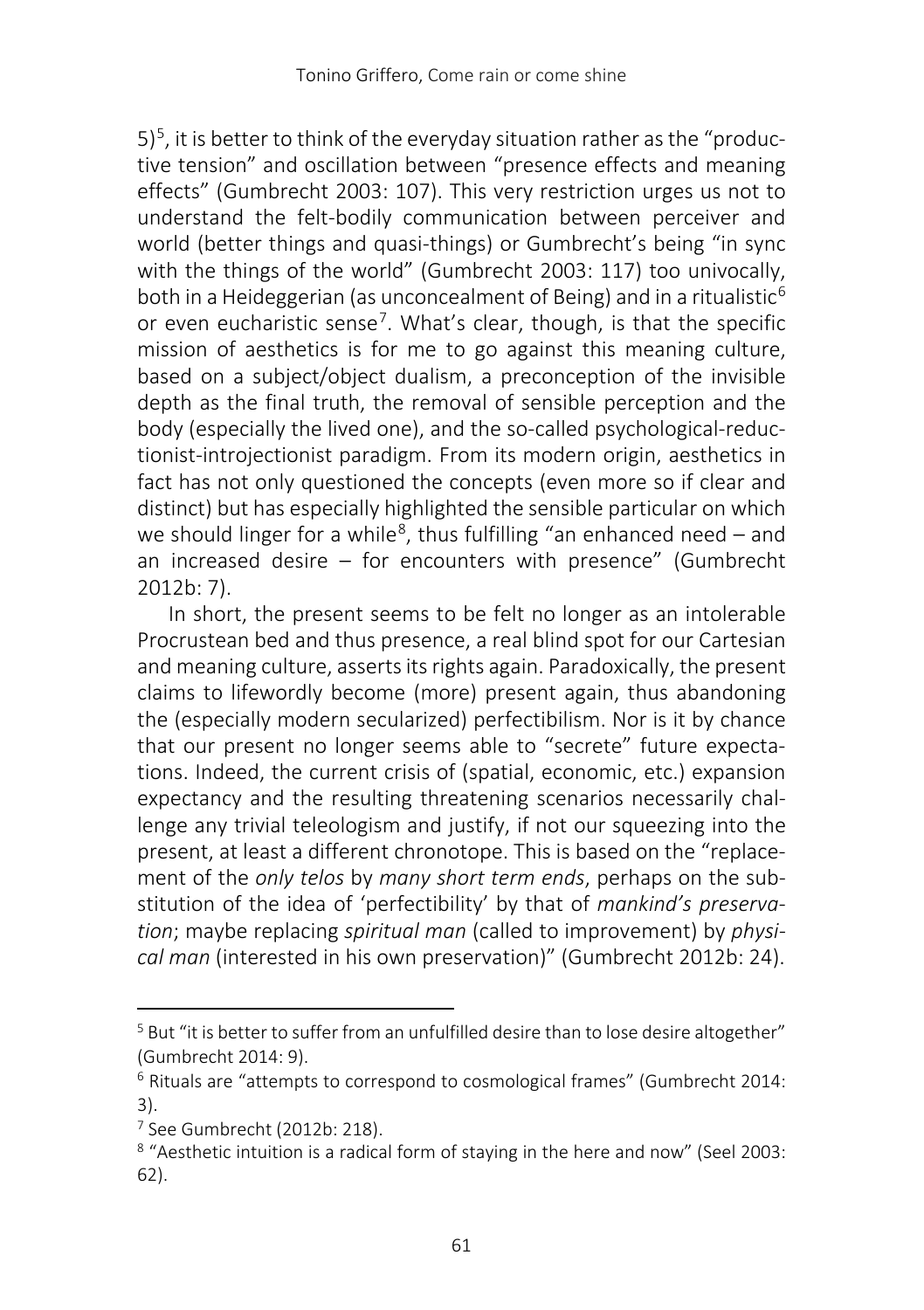Regardless of Gumbrecht's models<sup>[9](#page-5-0)</sup> of the sportsman or opera singer, a neophenomenological rehabilitation of presence/present focuses, more generally, on appearances or signifiers not necessarily coupled with a meaning: physiognomies without interiority. It may be useful, in fact, to philosophically widen Gumbrecht's ontology of liter-ature, based on "reading for Stimmung"<sup>[10](#page-5-1)</sup> and immediacy  $-\pi$  for what affects us in the act of reading involves the present of the past in substance  $-$  not a sign of the past or its representation" (Gumbrecht 2012b:  $14$ <sup>11</sup>. This means placing re-presentation above representation (which has been predominant ever since Descartes), but also supplementing this approach with an aesthetics of atmospheres (as quasithings) and a phenomenology of the felt body as their precise sounding board. I can only endorse Gumbrecht's view that "yearning for atmosphere and mood is a yearning for presence" (Gumbrecht 2012b: 20), thus replacing meanings with (even painful) present "moments of intensity", with atmospheres and moods no longer waiting to be "deciphered" (Gumbrecht (2012b: 18). They need to be felt-bodily lived as fascinating and almost gestural sources of energy whose authoritative relevance we can neither arbitrarily generate nor make last longer<sup>12</sup>, but without implying, as Gumbrecht instead does, a special "insularity", namely an aesthetic (literary) and for this reason too elitist "specific disposition". This seriously underestimates the epiphanic potential of everyday life experience, for example the usual coming and going of atmospheric feelings: they come out of nothing, have a spatial dimension, are unforeseeable events, are fascinating thanks to their aggressive (quasi-thingly) authority, and so on.

In short, the rehabilitation of presence/present means avoiding both the indefinite and therefore frustrating search for a transcendental foundation and the necessarily relativistic constructionist approach, thus reintegrating three underestimated dimensions: space against (overestimated) time, appearance as such against any alleged substrate and as self-reference against something other, but especially the

<sup>&</sup>lt;sup>9</sup> See Gumbrecht (2012b: 214-215).

<span id="page-5-1"></span><span id="page-5-0"></span><sup>&</sup>lt;sup>10</sup> "'Reading for Stimmung' always means paying attention to the textual dimension of the forms that envelop us and our bodies as a physical reality -something that can catalyze inner feelings without matters of representation necessarily being involved" (Gumbrecht 2012b: 5).

<span id="page-5-2"></span> $11$  According to this deictic attitude, "words are experienced as pointing to things rather than standing 'for them'" (Gumbrecht 2014: 6).

<span id="page-5-3"></span><sup>12</sup> See Gumbrecht (2003: 99, 103).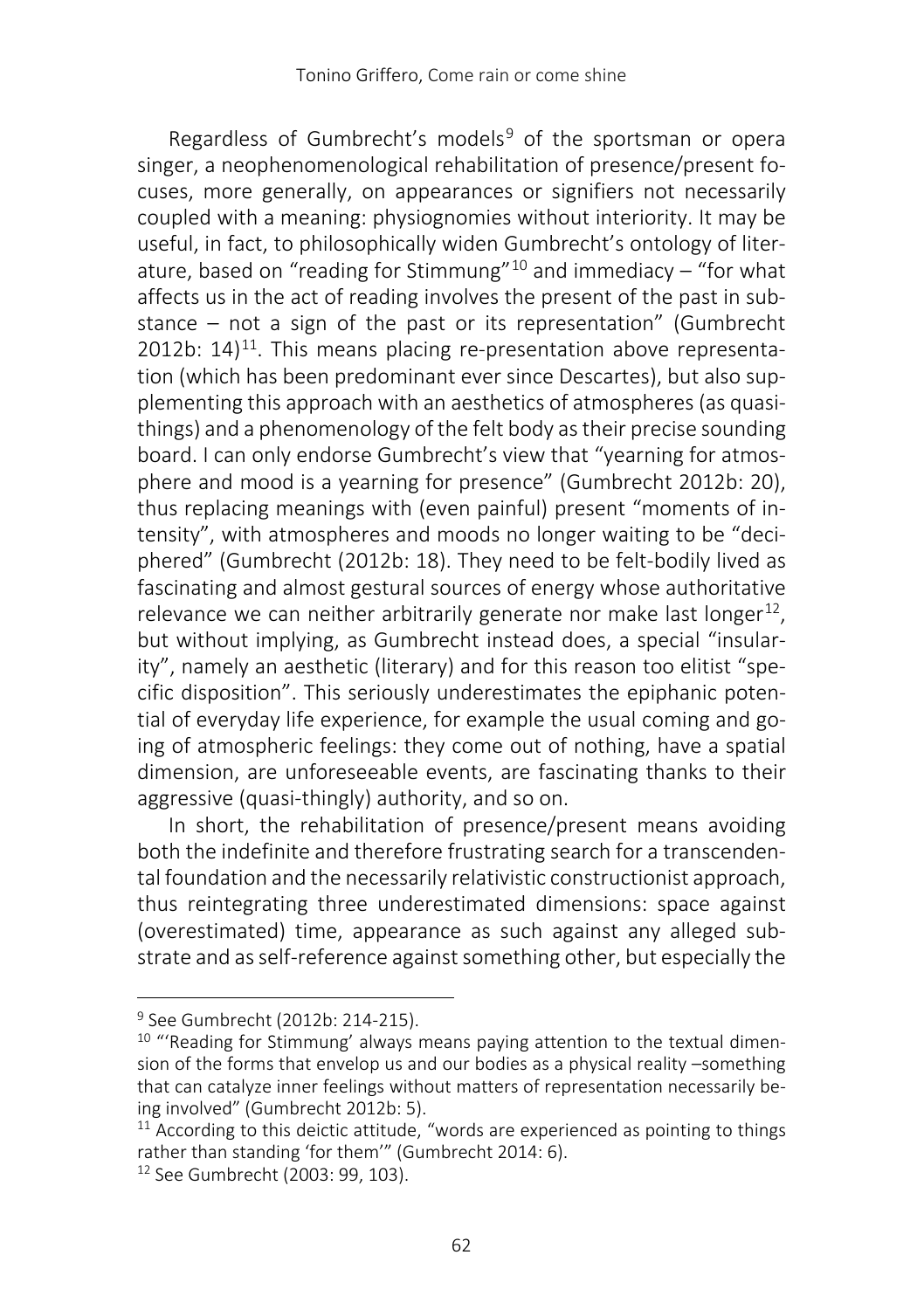lived body, which we don't have but rather are. As even an ontologist of literature like Gumbrecht recognises that "we are fast losing the ability to 'be' a body, that is, the ability to let the body be an enhancing condition of our existence" (Gumbrecht 2014: 70). Exactly for this reason, it's only a small step, half jokingly, from Gumbrecht's historic-cultural will-to-presence – the "yearning for moments of presence in our broad present", the need "to grasp them and to be open to their fullness" (Gumbrecht 2014: 79) – to Hermann Schmitz's ontologic-neophenomenological will-to-present: for me, these are two of today's most relevant and solid declinations of the Heideggerian being-in-theworld.

## 2. *A neophenomenological main course: present certainty*

The importance of the present was strongly reduced in 20<sup>th</sup> century philosophy. Whereas Bergson gives priority to the past, as the present is something elusive compared to the *durée pure*, Heidegger instead gives priority to the future as the only source of authentic temporality. And Husserl makes the present too thin, taking the *Ur-Impression* as a horizon that always includes retention and protention. In contrast with this disregard of the present and, of course, the tendency to divide time as if it were an extended object, the present is for me the "now": an element of the time-quality that is immediately evident despite any objection of discursive thought (from ancient skepticism onward). In this sense the present must have "nothing to do either with the smallest part of measurable time that we are now in the process of representing to ourselves or perceiving or, even less, with the infinitesimal of physical theory [... It] remains indivisible, not because it cannot be divided but because the question of divisibility is no longer posed concerning it" (Minkowski 1970: 35). As "a now that is stretched out" (Min-kowski 1970: 36), it is not point-like but, thanks to a duration<sup>[13](#page-6-0)</sup> whose limits are very fluid, it coincides *de facto* with existence. Indeed, Schmitz elects the primitive present<sup>[14](#page-6-1)</sup> as the principle of his new phenomenology (Schmitz 1964: 149), using it as a real "mythogenous idea"

<span id="page-6-0"></span> $13$  We know (better, we feel) this duration without necessarily accepting the neuroscientific proposal to fixate it on a brain interval of three seconds.

<span id="page-6-1"></span><sup>&</sup>lt;sup>14</sup> He thus assumes and expands some concepts proposed by Eugène Minkowski. The "I exist" – "a time of halting in our activity" that is neither purely dynamic nor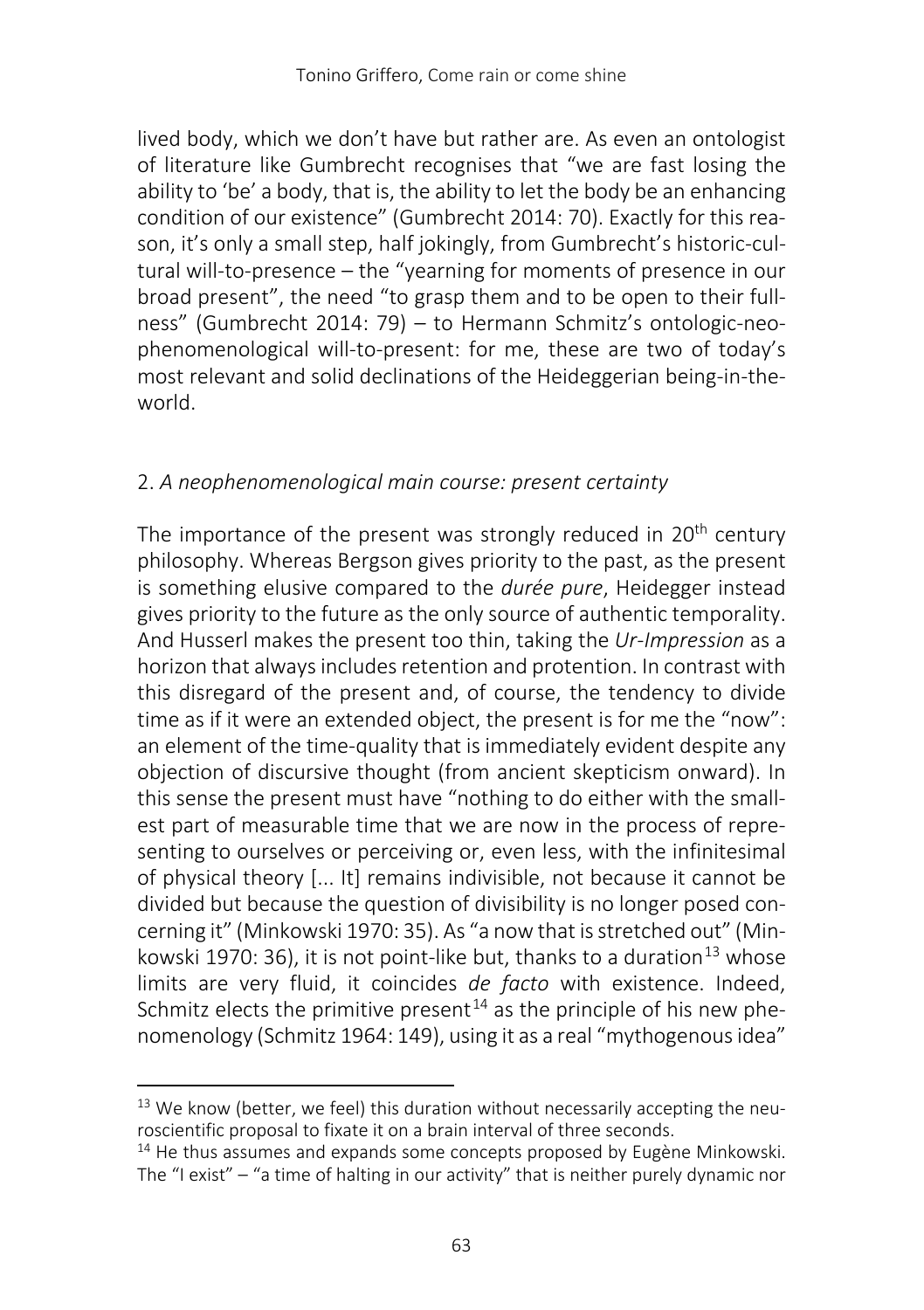or, in a less critical expression, as "a mere metacategory we could as well name awareness" (Stepath 2006: 119, 123).

I simply want to underline here that for Schmitz "to be means to be-present" (Timm 1993: 262), because the person is a conscious subject with the capability of self-ascription if, and only if, she is always able to go back to her proto-identitary life. This original life, based on "subjective facts", which are subjective even "in a more original way than the subjects" (Schmitz 1996: 26) and thus are identical (vertically) to us without reflective identification (horizontally), is exactly that of the primitive present, to be understood in both a temporal and an (older) spatial sense (Schmitz 1964: 196), a bit like the Japanese spatial-temporal *ma*. According to a felt-bodily economy based on the vital drive and on affective involvement, fright (exemplarily), pain, anguish, shame, orgasm and panic<sup>[15](#page-7-0)</sup> generate a sort of contradiction – the self would like to escape itself! – that leads to catastrophic reactions (also in Plessner's sense). This impossible escape, unlike the case of deep joy (in which one merges with the self's other) or the simple prereflective going on existing<sup>16</sup>, shows precisely through a felt contraction that we are spatio-temporal attempting to escape from the spatio-temporal present/presence (the here and now) and thus we are precisely here: what happens is about us, touches and concerns us.

This primitive present is the fusion point of five elements (here, now, being, this and I), which however are recognized as five only *ex*  post, namely by an unfolded subjectivity<sup>[17](#page-7-2)</sup>. The certainty provided by the primitive present, guaranteed by a felt-bodily resonance, implies no certainty about our (self-attributed and a bit abstract) properties and the real nature of what appears to us, but only about our being emotionally concerned as subjects. It serves therefore as the deepest

l

purely static but "an absolute point in space, precisely the one where I actually am and which is a true center of the world for the active ego" (Minkowski 1970: 124- 5) ‒ is translated by Minkowski into the absolute spatio-temporal point me-herenow (*moi ici maintenant*). But there are also analogies with Volkelt's absoluteness of here-now-thisness (2013: 50-3). See Stepath (2006: 123, fn. 475).

<span id="page-7-0"></span><sup>&</sup>lt;sup>15</sup> The examples provided by Soentgen (1998: 50) – dismissal, fascination, etc. – are more controversial, inasmuch as they refer to a less original felt-bodily state. <sup>16</sup> See Andermann (2007: 273).

<span id="page-7-2"></span><span id="page-7-1"></span><sup>17</sup> See Blume (2003: 42, fn. 4).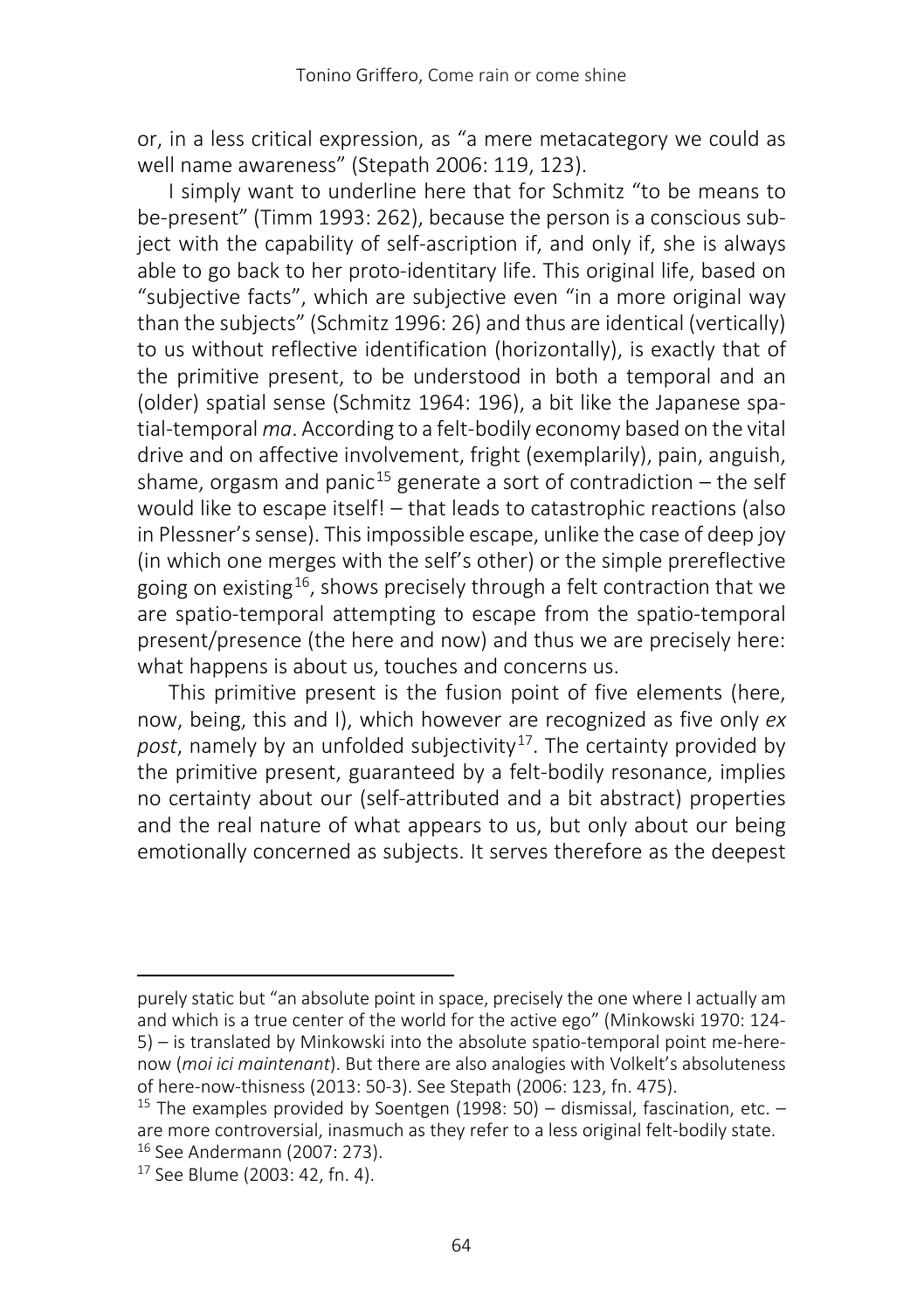*principium individuationis*, namely as a felt-bodily individuation without singularisation, which is always a subsumption under categories<sup>18</sup>. The immediate evidence of reality, given through a sort of narrowness of the felt body, obviously applies also to animals and newborns, to anyone who could "take fright" or, in other words, could experience the breakdown of the continuum due to something sudden and new<sup>[19](#page-8-1)</sup> without still resorting to singularisation or self-ascription. On the contrary, the self-ascription through which my identity is normally explained is actually only possible (the risk being the *regressus ad infinitum*) through a self-consciousness without identification, that is, only if I am already acquainted with myself through this (primitive) present.

Together, the five points, with the resulting affective involvement in the form of a felt-bodily breakdown and contractedness, are "absolute" because they are not yet related to their five respective (but only relative, as we'll see) elements. This "presingular subjectivity or selfawareness", which is the undeniable guarantee of the coincidence between identity and subjectivity, can and must have then a develop-ment<sup>[20](#page-8-2)</sup>, even if every later situation of the unfolded present is nothing but a particular sphere "guaranteed" by the primitive present and traced around the "vital phenomena affecting my whole being" (Minkowski 1970: 125). The unfolded present (in brief, the world), which in a way can never be fully achieved, explicates meanings by singularisation, frees them – also by means of sentential speech – from their original complete subjectivity and thus enables the self to distance itself from the original absoluteness. Indeed, it transcends the felt-bodily "here" (hence polarities like absolute location vs. vastness and space as a system of relative location) and "now" (hence absolute moment vs. duration as a modal temporality and the distinction between not-

<span id="page-8-0"></span> $18$  Something can only be singular when it increases in number by 1 and it's therefore an element of a set or an instance of a class.

<span id="page-8-1"></span> $19$  "Without receptivity to fright there would not be people who can take something like themselves" (Schmitz and Sohst 2005: 13). Being a lived body means that one can be cornered and scared (Schmitz 1989: 219).

<span id="page-8-2"></span><sup>&</sup>lt;sup>20</sup> Also in an ontogenetic sense: for an application of this to child learning see Schultheis (1998: 93-5).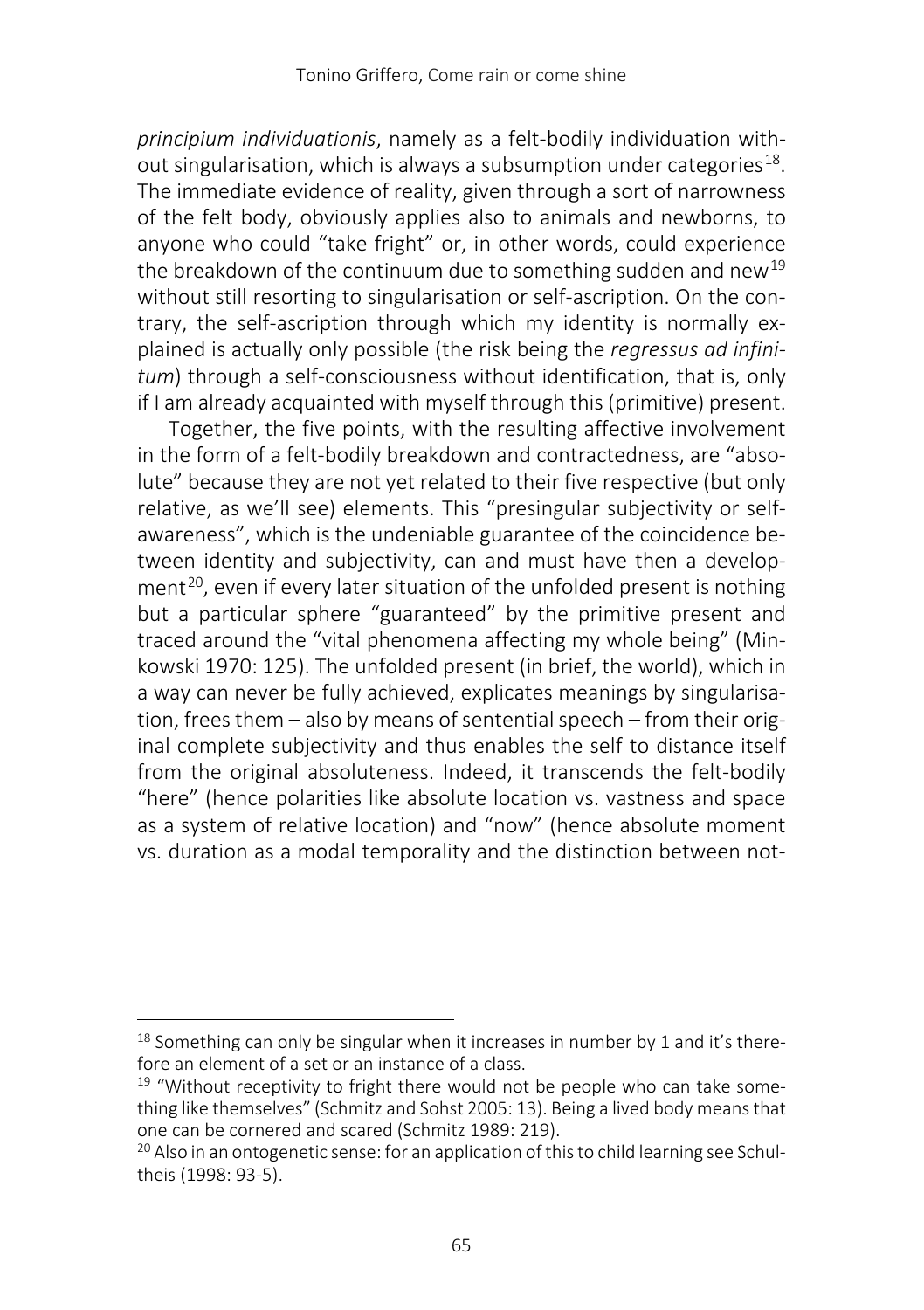yet-being and no-longer-being)<sup>[21](#page-9-0)</sup>. It goes beyond the "existence or reality" by projecting itself into the mere possibility and leaves behind the "this" by relating to identity and difference and even looking ahead to the future. Lastly, it can distinguish between one's own world and another's or alien world. In a word: through the fivefold unfolded present, the human being (unlike the animal) doubtlessly goes beyond the present situation. But the most important thing is that only through the collapse of personal emancipation<sup>22</sup>, caused by fright but also laughing and crying, and through the resulting regression to the primitive present (personal regression), does the subject feel and know with certainty that it exists. Only when meanings suddenly fall back into their internally diffuse meaningfulness and it is affectively in-volved, does the subject have full confidence in reality<sup>[23](#page-9-2)</sup>.

Schmitz then differentiates time into three less original modalities, that is, pure modal temporality (being, not-yet-being and no-longerbeing), pure relational temporality (relation of earlier to later or simultaneity) and finally the blended mode of modal relational temporality, which is the basis of the flow of time (the past constantly grows, the future constantly shrinks and the present is constantly shifting) but also of its well-known aporias. In the first case (pure modal temporality) the present is different from the past but so much exposed to the ingression of the new (future) as to be replaced by *Appräsenz* (*ad presens*) as the fusion of present and future. The qualitative bipolar structure (past and appresens) of the primitive present (the now) is then quantitatively levelled in the unfolded present in the form both of modal relational temporality (past present, present present, future present) and of pure relational temporality (time of the day and clock time). However, it would be a mistake to absolutize one of these tem-

<span id="page-9-0"></span> $21$  For an analysis of time based on the critique of the unilateral development of the primitive present/presence in a relational temporality (instead of a more appropriate modal relational temporality) see Schmitz (1990: 247-74, and more recently 2014).

<span id="page-9-1"></span> $22$  "People [...] do not simply present themselves as if they were new guests to a world already definitely divided into wholly individual things, but the very fact that they present themselves is an aspect of a fivefold structure of the primitive present/presence in a world endowed with its own form" (Schmitz 2003: 18).

<span id="page-9-2"></span> $23$  "Reality appears all of a sudden, breaking the duration of subsisting in primitive present/presence (for example, when a sudden and intense noise wakes one up from dozing)" (Schmitz and Sohst 2005: 29). On this "good" regression see Griffero (2016c).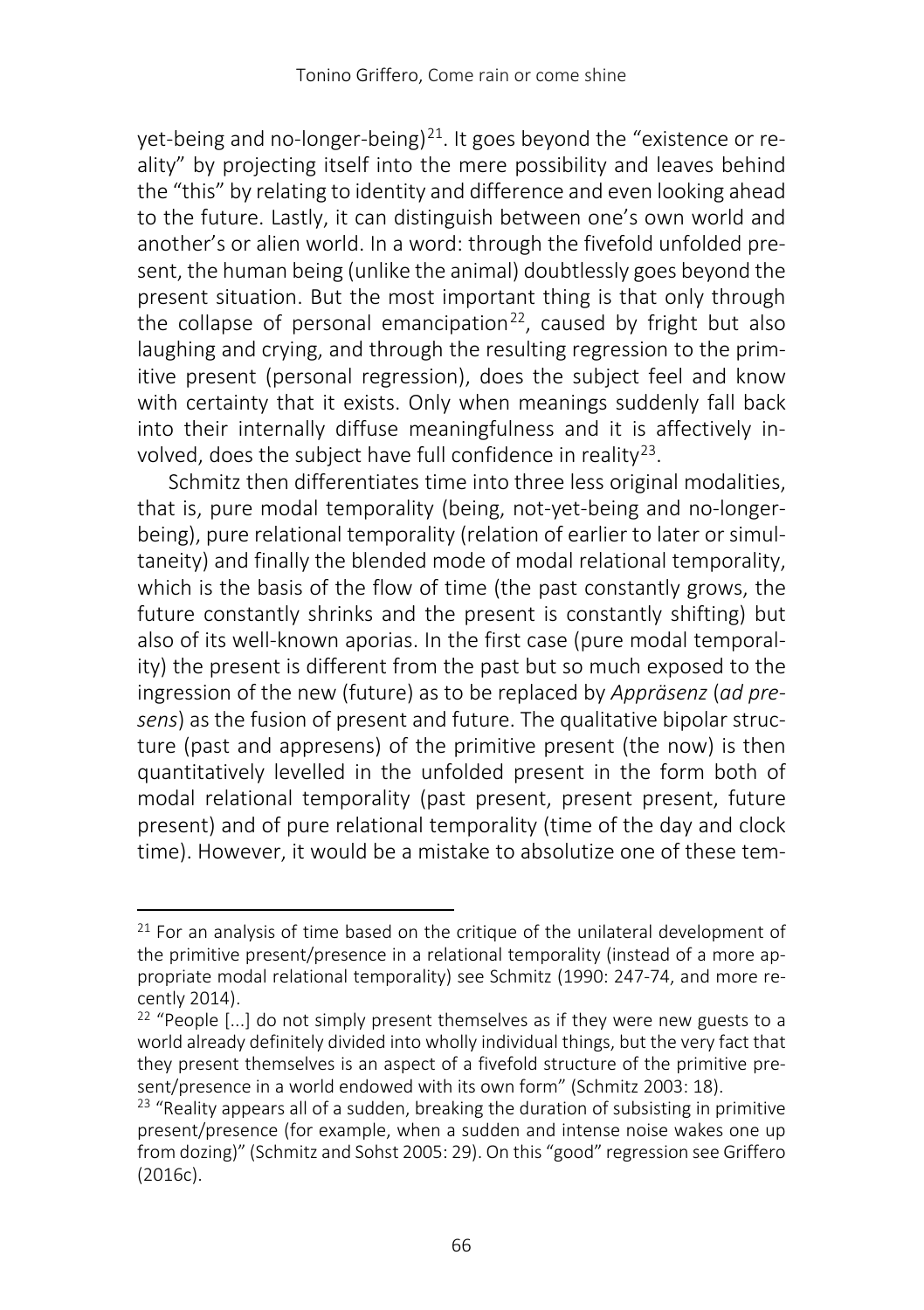poral structures, thereby sacrificing the paradoxical experience of eve-ryday life that is neither wholly unconscious<sup>[24](#page-10-0)</sup> nor a return to nature<sup>25</sup>. The present in fact usually manifests itself both as the shocking absolute now (modal temporality) and as the relative nows in the succession of events (relational temporality), but especially as that lifewordly fusion of the previous two modes (modal relational temporality) that characterises an *experientia vaga* whose best analysis is, since at least from Baumgarten, the aesthetic one.

Subjectivity is no longer the land to which the *reductionist razor* exiles all that is too vague or complex but the sphere of extremely precise situations for someone. Indeed, the word "me" must be "understood not so much as a pronoun but rather as an adverb (a bit like 'here' and 'now'), one that does not denominate a thing but characterizes a milieu, just as by the word 'here' one does not refer to a thing ('the here') but rather to what is here, in the immediate milieu" (Schmitz 1994: 15). Consequently, the person, no matter what her "style" is  $26$ , is a conscious subject that has an ascribable content and can singularise and explicate the internally and holistically diffuse meaningfulness of situations she encounters only if she has not completely emancipated herself from (and can still access again) the primitive present. That is, only if she is always "able" to appropriately fluctuate<sup>[27](#page-10-3)</sup> between the poles of the primitive (implicating) present and the unfolded (explicating) present. Since "for human life is usually distinguished by a varied swinging as well as an ambivalent shimmering between the two forms of present" (Schmitz 1968: 4), and, as a consequence, the unfolded present is nothing but a labile and "fortunately" never definitely ac-quired stage<sup>[28](#page-10-4)</sup>, our image of the person completely changes: she appears to be a chaotic phenomenon, infinitely (and therefore weakly) undecided about personality or prepersonality<sup>[29](#page-10-5)</sup>, that is, about the five polarities and therefore also between primitive present and unfolded

<span id="page-10-0"></span><sup>&</sup>lt;sup>24</sup> As Stepath (2006: 132) seems to think.

<span id="page-10-1"></span><sup>&</sup>lt;sup>25</sup> See Soentgen (1998: 52).

<span id="page-10-2"></span><sup>26</sup> For example: pride, irony, stoic imperturbability, sober realism, etc. (Schmitz 1990: 155).

<span id="page-10-3"></span><sup>27</sup> Hence a latent hysteria in humans as such (Schmitz 1997: 173; see Stepath 2006: 124).

<span id="page-10-4"></span><sup>28</sup> See Schmitz (2015: 119-37).

<span id="page-10-5"></span><sup>&</sup>lt;sup>29</sup> It is the logic of endless undecidedness, to which Schmitz recurs several times to avoid contradiction (see Blume 2003: 48-51). For this logical criterion, see Schmitz (2008a: 115 ff.; 2013).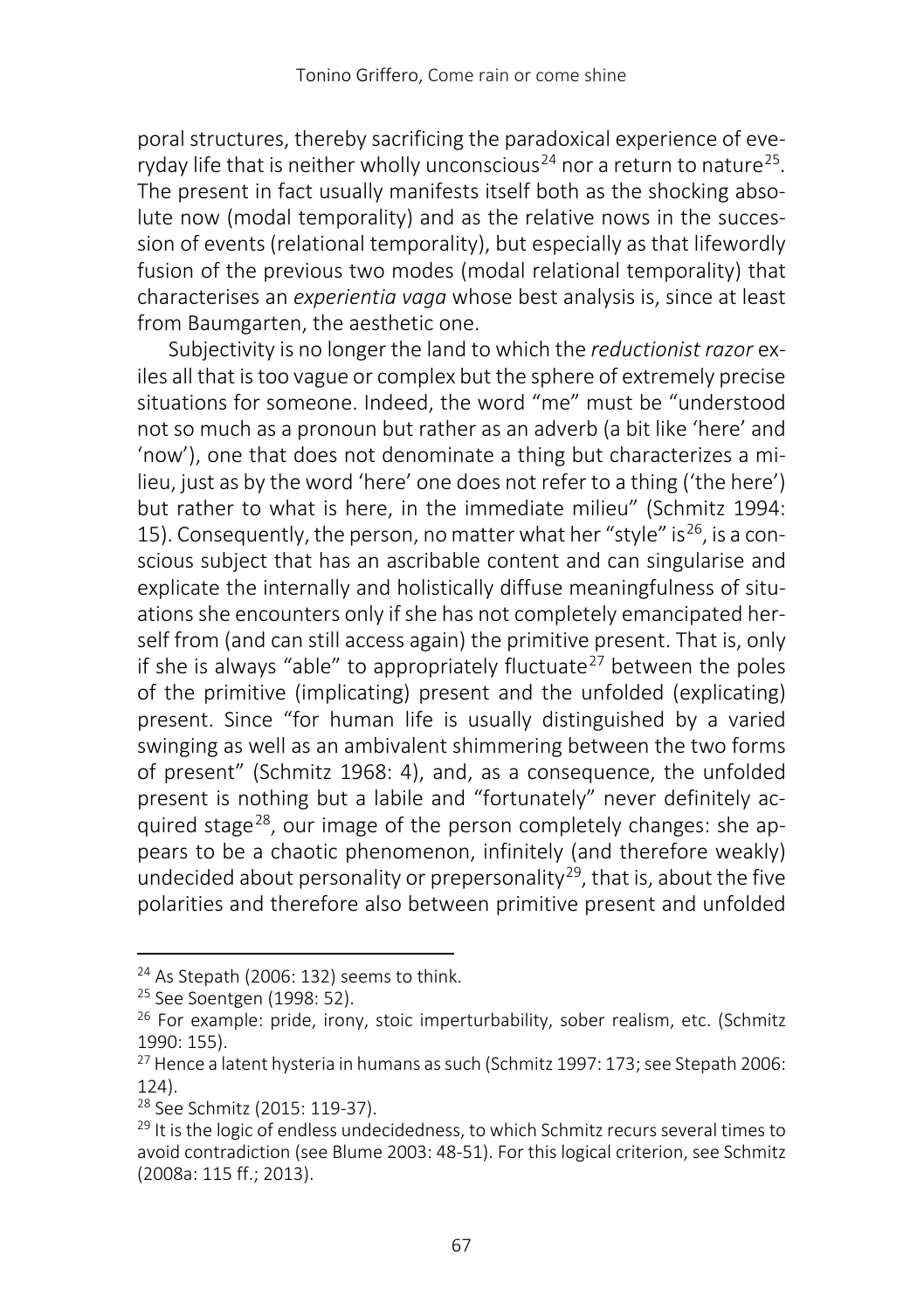present, which also means between subjective facts endowed with binding validity<sup>[30](#page-11-0)</sup> and now neutral objective facts.

## 3. *Chef's (atmospheric) recommendation: felt-bodily presence*

It should be recognised that Gumbrecht's presence and Schmitz's present converge towards a full phenomenological rehabilitation of all that appears as such and we directly felt-bodily perceive. Indeed, the undoubted differences between the two  $-$  whereas the former looks to a lasting situational and somewhat more abstract presence, the latter is more concerned with a momentary, unrepeatable and somewhat more shocking present – must not be overstated. They have a shared interest in tightly linking together perception and imposition of pres-ence<sup>[31](#page-11-1)</sup> (with the exception, of course, of what is temporally and not also spatially present to us). The latter is not always perceived in a strict sensorial way: sometimes (think of the speaker on the podium or the actor on stage, for example) we certainly felt-bodily perceive the atmospheric presence (and thus the feedback) of our outside, of the world, as if it were a gaze towards us and our presence were, as a consequence, our being looked at by them<sup>32</sup>. This brings us to felt-bodily presence, which seems today to be socially removed, to put it simply, because of the ubiquitous virtualisation and the increasing obsession with (also bodily) privacy. But this is only partially true. Indeed, it is true that a video conference cannot fully replace a face to face meeting, that only through bodily presence can one fully (synaesthetically) assess the "how" of another's talking, or that only a journey that does not rely entirely on the goal gives a chance to experience and appreciate a place. However, it's also true that technical development might unleash unexpected felt-bodily potentialities for the very reason that they are not bodily in a strictly physical sense.

This approach cannot be discussed in detail here but it is rooted in a neophenomenological theory of felt-bodily communication. In fact, we felt-bodily communicate with everything that is other (animated or

<span id="page-11-0"></span><sup>&</sup>lt;sup>30</sup> For a binding validity in law and religion see Schmitz (1973, 1977, 2012). For his hypothetical debate with Habermas see Lauterbach (2014).

<span id="page-11-1"></span><sup>&</sup>lt;sup>31</sup> See Wiesing (2014: 79, 85).

<span id="page-11-2"></span><sup>32</sup> See Hauskeller (1995: 115-8).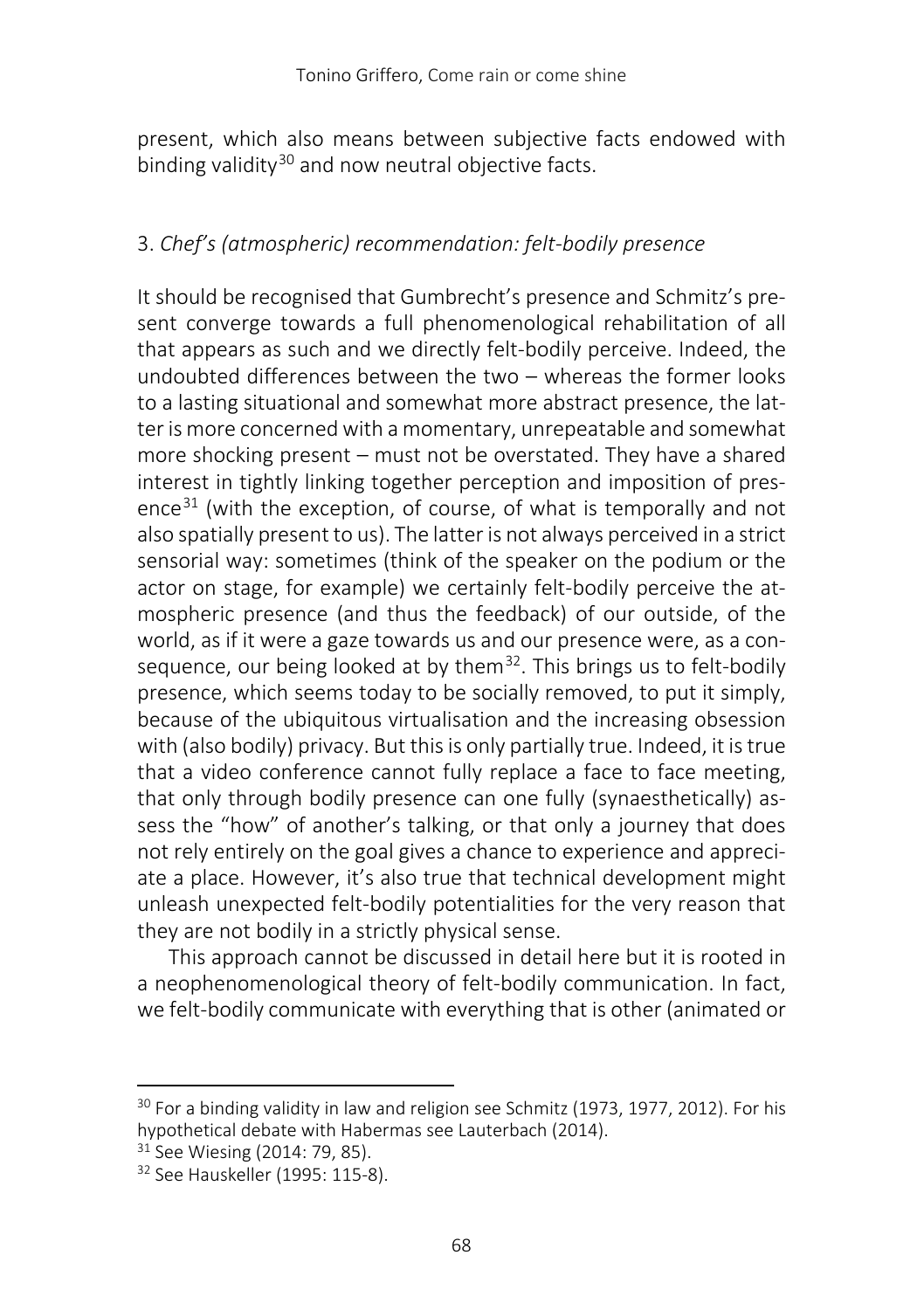not)<sup>[33](#page-12-0)</sup> because we feel its presence-present (its "voluminosity") through our felt-bodily presence, that is, through a resonance understood as one of many possibilities contained in the intracorporeal economy of contraction (incorporation) and expansion (excorporation). By virtue of this simultaneous presence of the communication partners, and regardless of whether the subject thus embodies something or is disembodied into, it can be argued that feeling the presence-present does not indicate anything mystical or too performative. In other words, a real felt-bodily (in a way, extended) presence-present of ourselves and, at the same time, of the outside world is guaranteed not only by extreme and almost always solipsistic experiences or by some sophisticated training (meditation etc.) $34$ , but also by our ordinary everyday experience (walking down a street, contemplating a landscape, waiting for the train, even feeling our heartbeat), provided that one is able, in the short term at least, to carelessly open oneself to the moment, get out of the usual goal-oriented life and feel oneself in the (even) ephemeral qualia of the world.

Having thus raised doubts about every too-performative and vol-untary approach to the felt-bodily presence-present<sup>[35](#page-12-2)</sup>, in conclusion I must underline again that being-present-and-in-a-presence always means being-in-a-mood, since "a mood contributes to sensing where we are. By feeling our own presence, we feel the space in which we are present" (Böhme 2017: 137). In other words, we cannot pay attention to the presence-present without also paying attention to the presence-present of our existence<sup>36</sup>. Thank to this, we feel a relatively stable atmosphere poured out in the (lived) present space and time<sup>37</sup>. It gives a quasi-thingly and quasi-objective tone to all other partial and ephemeral moods and makes them something undoubtedly real and actual (effective *qua* affective in Böhme's sense). Against the highly predictable argument that this (relatively extended) presence-present

<span id="page-12-0"></span><sup>&</sup>lt;sup>33</sup> See Schmitz (from last 2017: 64-79) and Griffero (2016b).

<span id="page-12-1"></span><sup>34</sup> See Böhme (2010: 127 and 2014: 152, 154).

<span id="page-12-2"></span><sup>&</sup>lt;sup>35</sup> It has already been the subject of some critical remarks on Shusterman's somaesthetics (Griffero 2016a: 30-3).

<span id="page-12-3"></span><sup>36</sup> The intuitive conscience of the presence implies "a conscience of *my* here and now at the same time" (Seel 2003: 62 and also 160-1).

<span id="page-12-4"></span> $37$  I do not wish, of course, to speak at length about atmospheres as the paradigm of a new (pathic) aesthetics. For more on that, see Griffero (2014, 2016a and 2017a).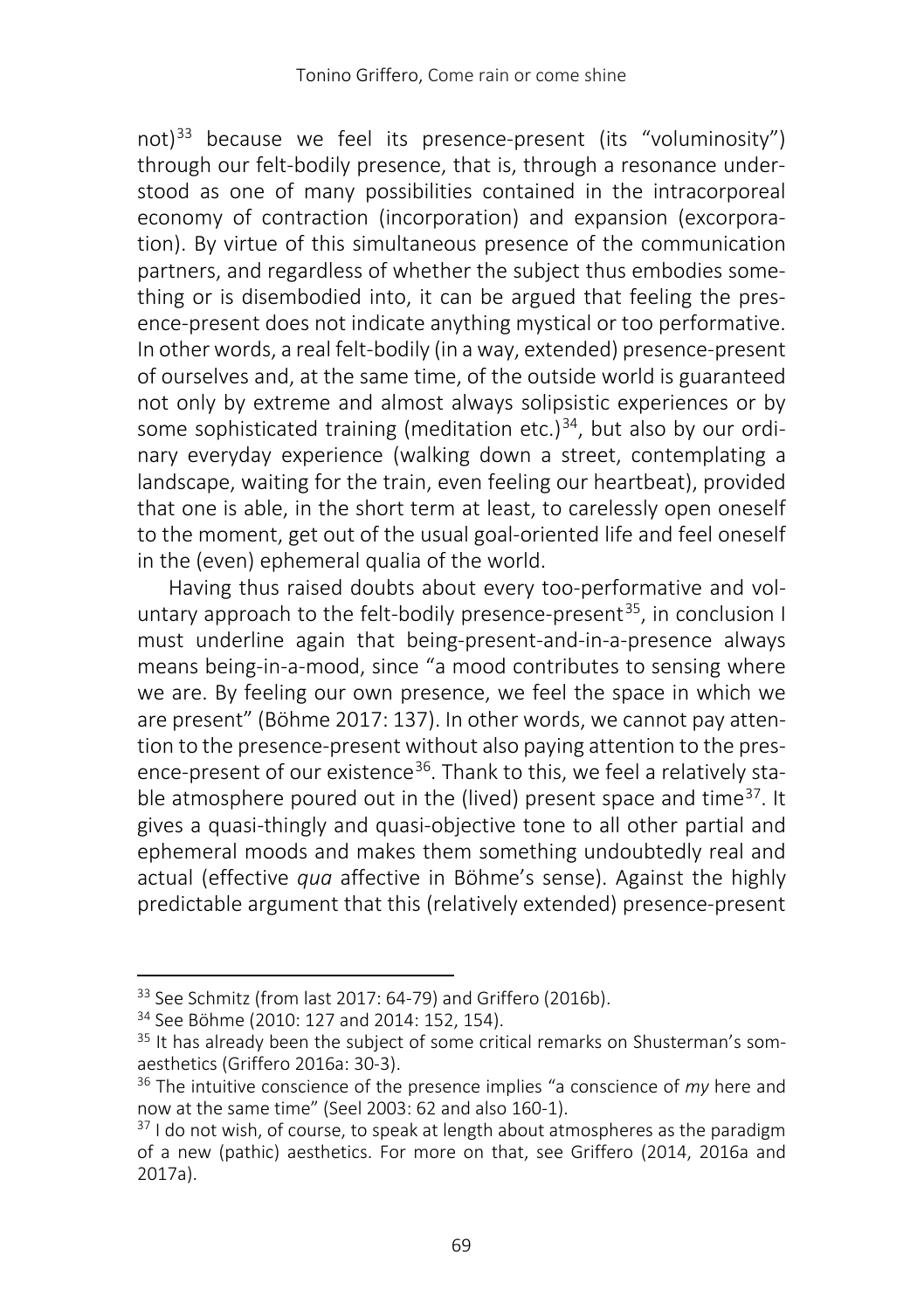could end up in solipsism<sup>38</sup>, one needs to underline with Schmitz that, being the "person so open that one can no longer speak of an enclosed private internal world" (Schmitz 2008b: 31)<sup>39</sup>, this expanding present-awareness (in every sense of the term)<sup>[40](#page-13-2)</sup> is something aesthetic *and therefore* ecstatic exactly because it always "learns" from what is other but present in the present world.

But is this felt-bodily presentism only the "pie in the sky" of not-soyoung people who wish to remain forever young and slightly alien to the hypertechnological present? I undoubtedly agree with Gumbrecht's claim:

Don't those of us who are older have the right to remain on our islands for as long as possible? Why should we clumsily adapt to the demands of the electronic that dominate the new present? We are already living in a vast moment of simultaneities. There is no need to reject us ‒ we who embody one of many pasts ‒ from our havens in the broad present. (Gumbrecht 2014, XIV)

A serious thought about presence-present cannot help critically putting an end to today's availability, today too often misunderstood as infinite (pseudo-democratic and finally enslaving) $41$ , and thus keep alive the principle according to which presence emerges and grows only thanks to its existential contrast with absence.

But, at this point, neurophysiologists inevitably step forward and, sweeping away every phenomenological and cultural-critical issue, remind us with a condescending look and thin considerations – but let's remember that the young Husserl sharpened his penknife until it broke! – that what we call outside presence is nothing but a construction (image) of the brain. Yet the brain itself, which is no doubt part of

<span id="page-13-1"></span><sup>39</sup> See also Schmitz (2017: 148-61).

<span id="page-13-0"></span><sup>&</sup>lt;sup>38</sup> See for example Irrgang (2016: 100) and Kersting (1992: 83), for whom "the presentist is the brother of the solipsist in the context of a philosophy of time". I believe it is also a bit misleading to define the presence-awareness an endogenous outcome (as Böhme claims, 2014: 157).

<span id="page-13-2"></span><sup>&</sup>lt;sup>40</sup> "Present is the sum of representations and (physical as well as spiritual) sensations we consciously and unconsciously alternatively perceive, and at the same time always the horizon our perception. Our access to the world has its roots in this process of discontinuous oscillation. If this access is optimistic, one links the present to the representation of a 'kairocracy of life'; if it's pessimistic, one understands the present as 'pull to death'" (Schmitz 2002: 27).

<span id="page-13-3"></span><sup>&</sup>lt;sup>41</sup> "How impossibly old-fashioned is it if" – so Gumbrecht – "I regularly feel that in this type and under these conditions of interaction it should be exclusively my privilege to be 'available' or not?" (Gumbrecht 2014: 63).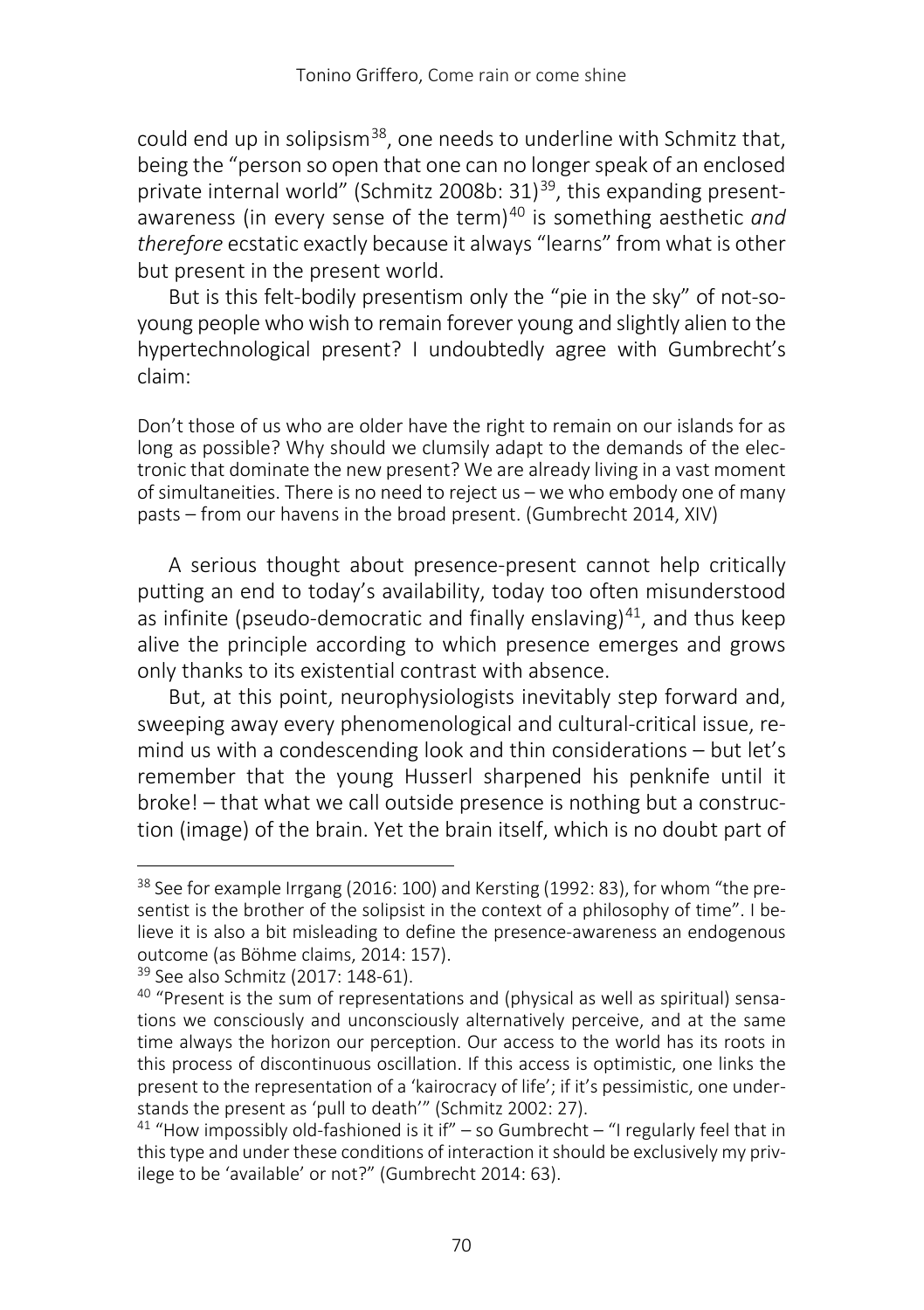the outside world, would therefore only be a construction (image) of the brain, and this would be nothing but an image of an image, and so on. It is always the same old story… but now even without the good old transcendent (Platonic) consolations.

### Bibliography

Andermann, K., *Spielräume der Erfahrung. Kritik der transzendentalen Konstitution bei Merleau-Ponty, Deleuze und Schmitz*, München, Fink, 2007.

Blume, A., *Scham und Selbstbewusstsein. Zur Phänomenologie konkreter Subjektivität bei Hermann Schmitz*, Freiburg-München, Alber, 2003.

Böhme, G., *Anthropologie in pragmatischer Hinsicht*, Bielefeld-Basel, Edition Sirius, 2010.

Böhme, G., *Bewusstseinsformen*, München, Fink, 2014.

Böhme, G., *The aesthetics of atmospheres*, ed. by J.-P. Thibaud, London-New York, Routledge, 2017.

Griffero, T., *Atmospheres. Aesthetics of emotional spaces* (2010), London-New York, Routledge, 2014.

Griffero, T., *Il pensiero dei sensi. Atmosfere ed estetica patica*, Milano, Guerini & Associati, 2016a.

Griffero, T., *Atmospheres and felt-bodily resonances*, "Studi di estetica", n. 1 (2016b), pp. 1-41.

Griffero, T., *Buone regressioni. Meità e impersonalità alla luce della Nuova Fenomenologia*, "Philosophy Kitchen", n. 5 (2016c), pp. 126-38.

Griffero, T., *Quasi-things. The paradigm of atmospheres* (2013), Albany (N.Y.), SUNY Press, 2017a.

Griffero, T., *Felt-bodily resonances. Towards a pathic aesthetics*, "Yearbook for Eastern and Western Philosophy", n. 2 (2017b), pp. 149-64.

Gumbrecht, H.U., *Production of presence. What meaning cannot convey*, Stanford, Stanford University Press, 2003.

Gumbrecht, H.U., *Stimmungen lesen. Über eine verdeckte Wirklichkeit der Literatur*, München, Carl Hanser Verlag, 2011.

Gumbrecht, H.U., *Präsenz*, ed. and afterword by J. Klein, Frankfurt a.M., Suhrkamp, 2012a.

Gumbrecht, H.U., *Atmosphere, mood, Stimmung. On a hidden potential of literature*, Stanford, Stanford University Press, 2012b.

Gumbrecht, H.U., *Our broad present. Time and contemporary culture*, New York, Columbia University Press, 2014.

Hauskeller, M., *Die Erfahrung von Anwesenheit*, in M. Großheim (ed.), *Leib und Gefühl. Beiträge zur Anthropologie*, Berlin, Akademie Verlag, 1995, pp. 109-18.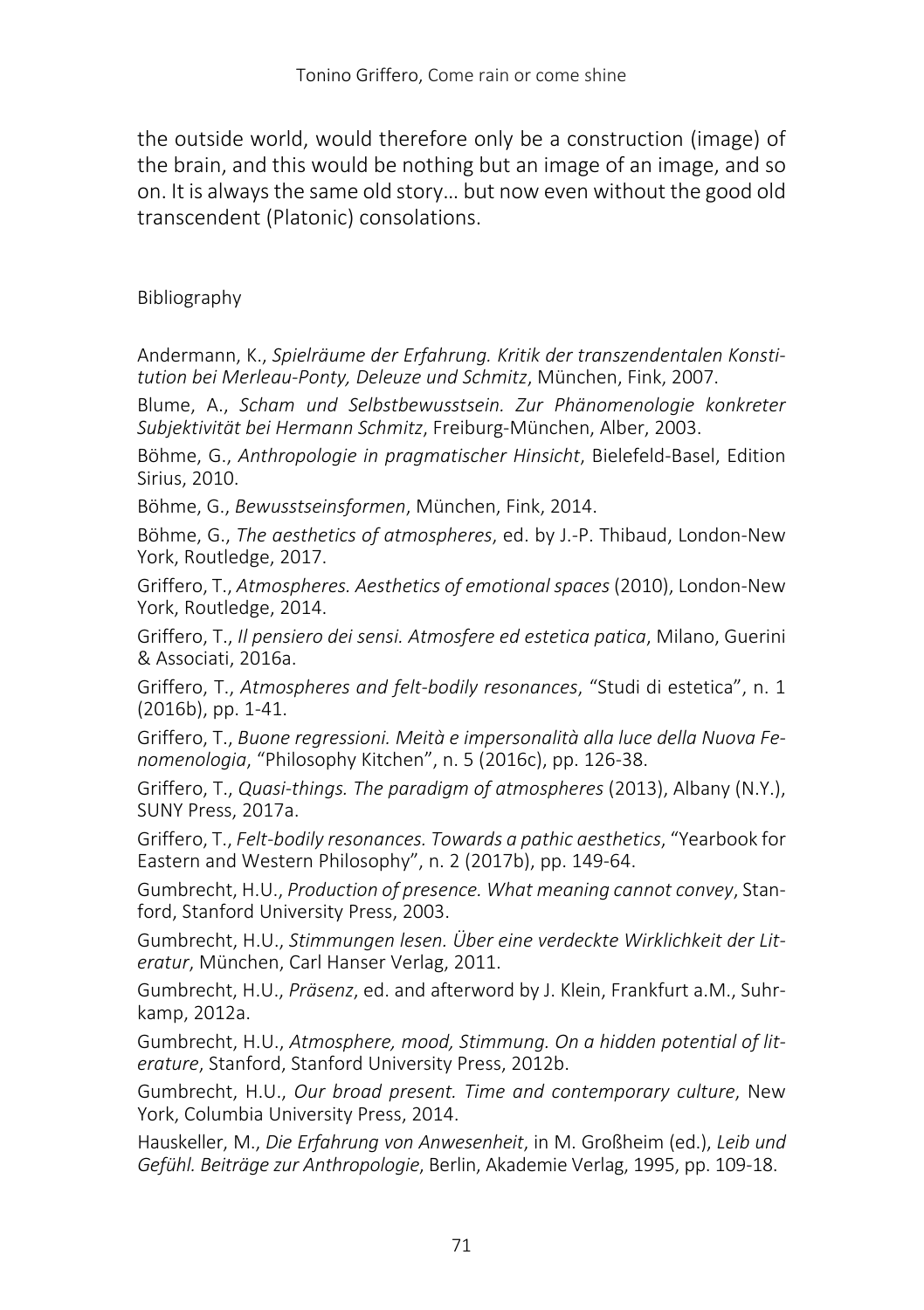Irrgang, B., *Menschlicher Leib, personales Wissen, Praxis. Zur Kritik der Leibkonzeption der Neuen Phänomenologie*, in B. Irrgang, T. Rentsch (eds.), *"Leib" in der neueren deutschen Philosophie*, Würzburg, Königshausen & Neumann, 2016, pp. 75-103.

Kersting, W., *Selbstbewußtsein, Zeitbewußtsein und zeitliche Wahrnehmung. Augustinus, Brentano, Husserl über das Hören von Melodien*, in Forum f. Philosophie Bad Homburg (ed.), *Zeiterfahrung und Personalität*, Frankfurt a.M., Suhrkamp, 1992, pp. 57-88.

Klages, L., *Vom kosmogonischen Eros*, in Id*., Sämtliche Werke*, III, *Philosophische Schriften* (1922), eds. by E. Frauchiger *et al.*, Bonn, Bouvier, 1991, pp. 353-497.

Lauterbach Sr., M.J., *Gefühle mit der Autorität unbedingten Ernstes. Eine Studie zur religiösen Erfahrung in Auseinandersetzung mit Jürgen Habermas und Hermann Schmitz*, Freiburg-München, Alber, 2014.

Minkowski, E., *Lived time. Phenomenological and psychopathological studies* (1933), Evanston, Northwestern University Press, 1970.

Schmitz, H., *System der Philosophie*, Bd. I: Die Gegenwart, Bonn, Bouvier, 1964.

Schmitz, H., *Subjektivität*, Bonn, Bouvier, 1968.

Schmitz, H., *System der Philosophie*, Bd. III: Der Raum, 3. Teil: Der Rechtsraum, Bonn, Bouvier, 1973.

Schmitz, H., *System der Philosophie*, Bd. III: Der Raum, 4. Teil: Das Göttliche und der Raum, Bonn, Bouvier, 1977.

Schmitz, H., *Leib und Gefühl. Materialien zu einer philosophischen Therapeutik*, eds. by H. von Gausebeck and G. Risch, Padeborn, Junfermann-Verlag, 1989.

Schmitz, H., *Der unerschöpfliche Gegenstand. Grundzüge der Philosophie*, Bonn, Bouvier, 1990.

Schmitz, H., *Wozu Neue Phänomenologie?*, in M. Großheim (ed.), *Wege zu einer volleren Realität. Neue Phänomenologie in der Diskussion*, Berlin, Akademie Verlag, 1994, pp. 7-18.

Schmitz, H., *Husserl und Heidegger*, Bonn, Bouvier, 1996.

Schmitz, H., *Höhlengänge. Über die gegenwärtige Aufgabe der Philosophie*, Berlin, Akademie Verlag, 1997.

Schmitz, H., *Die Gegenwart*, in M. Gutmann (ed.), *Kultur, Handlung, Wissenschaft*, Weilerwist, Velbrück Wissenschaft, 2002, pp. 27-42.

Schmitz, H., *Was ist Neue Phänomenologie?*, Rostock, Koch Verlag, 2003.

Schmitz, H., Sohst, W., *Im Dialog. Neun neugierige und kritische Fragen an die Neue Phänomenologie*, Berlin, Xenomoi, 2005.

Schmitz, H., *Logische Untersuchungen*, Freiburg-München, Alber, 2008a.

Schmitz, H., *Psychologie als Wanderschaft zwischen zweimal zwei Welten*, in J.-P. Janssen (ed.), *Wie ist Psychologie möglich?*, Freiburg-München, Alber, 2008b, pp. 21-34.